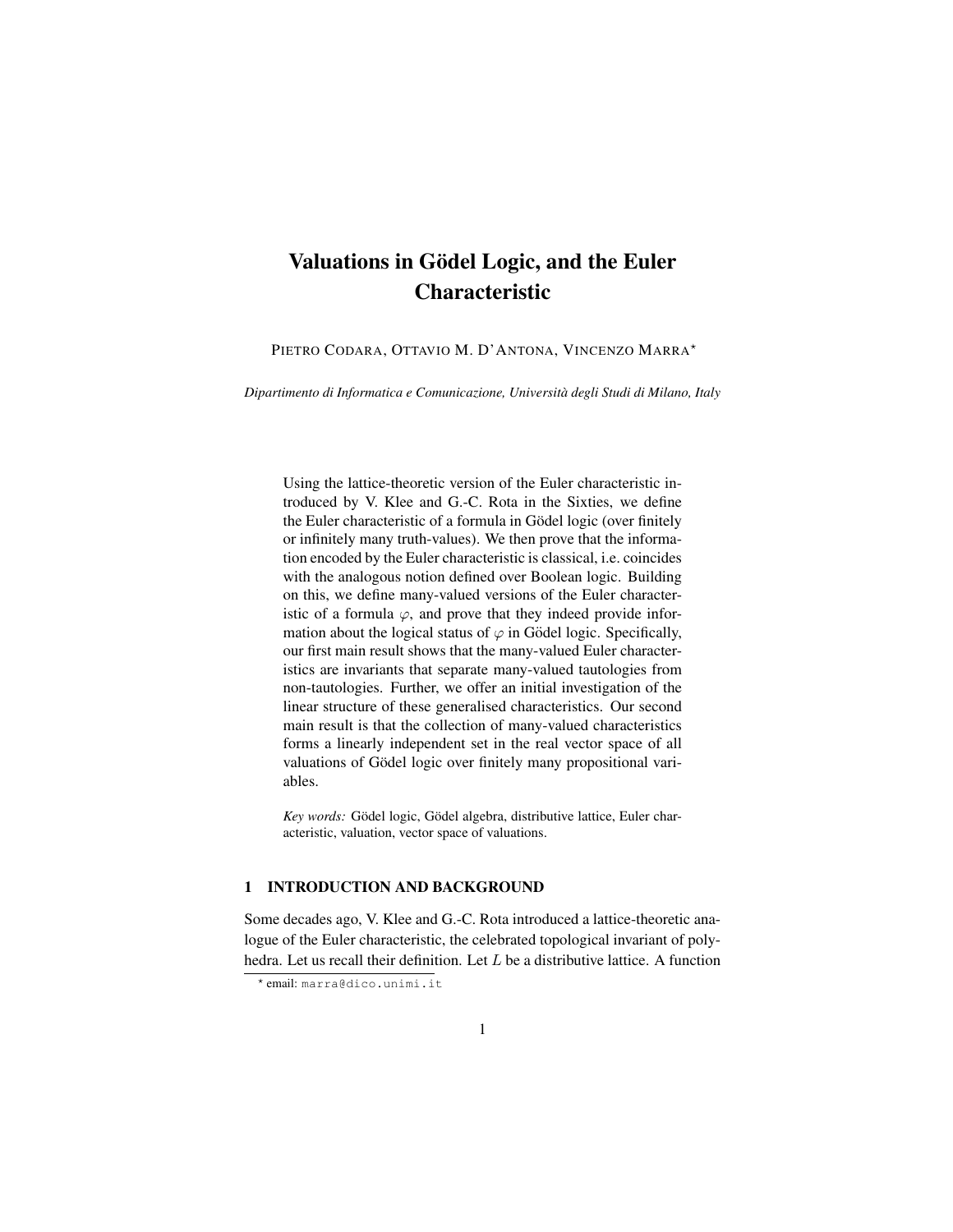$\nu: L \to \mathbb{R}$  is a *valuation* if it satisfies

$$
\nu(x) + \nu(y) = \nu(x \lor y) + \nu(x \land y) \tag{1}
$$

for all  $x, y, z \in L$ . Recall that an element  $x \in L$  is *join-irreducible* if it is not the bottom element of L, and  $x = y \vee z$  implies  $x = y$  or  $x = z$  for all  $y, z \in L$ . When L is finite, it turns out [13, Corollary 2] that any valuation  $\nu$  is uniquely determined by its values on the join-irreducible elements of  $L$ , along with its value at the bottom element  $\perp$  of L.

Definition 1.1 ([11, p. 120], [13, p. 36]). *The Euler characteristic of a finite distributive lattice* L *is the unique valuation*  $\chi: L \to \mathbb{R}$  *such that*  $\chi(x) = 1$ *for any join-irreducible element*  $x \in L$ *, and*  $\chi(\perp) = 0$ *.* 

*Gödel* (*infinite-valued propositional*) *logic*  $\mathbb{G}_{\infty}$  [7] can be syntactically defined as the schematic extension of the intuitionistic propositional calculus by the *prelinearity axiom*  $(\alpha \rightarrow \beta) \vee (\beta \rightarrow \alpha)$ . It can also be semantically defined as a many-valued logic [8], as follows. Write FORM for the set of formulæ over propositional variables  $X_1, X_2, \ldots$  in the language ∧, ∨, →, ¬, ⊥, >. (Here, ⊥ and > are the logical constants *falsum* and *verum*, respectively.) An *assignment* is a function  $\mu$ : FORM  $\rightarrow$  [0, 1]  $\subseteq \mathbb{R}$  with values in the real unit interval such that, for any two  $\alpha$ ,  $\beta \in$  FORM,

$$
\mu(\alpha \wedge \beta) = \min{\mu(\alpha), \mu(\beta)}
$$

$$
\mu(\alpha \vee \beta) = \max{\mu(\alpha), \mu(\beta)}
$$

$$
\mu(\alpha \rightarrow \beta) = \begin{cases} 1 & \text{if } \mu(\alpha) \le \mu(\beta) \\ \mu(\beta) & \text{otherwise} \end{cases}
$$

and  $\mu(\neg \alpha) = \mu(\alpha \to \bot), \mu(\bot) = 0, \mu(\top) = 1$ . A *tautology* is a formula  $\alpha$  such that  $\mu(\alpha) = 1$  for every assignment  $\mu$ . As is well known, Gödel logic is complete with respect to this many-valued semantics. Indeed, for  $\alpha \in$  FORM, let us write  $\vdash \alpha$  to mean that  $\alpha$  is derivable from the axioms of G<sup>∞</sup> using *modus ponens* as the only deduction rule. Then the completeness theorem guarantees that  $\vdash \alpha$  holds if and only if  $\alpha$  is a tautology. A stronger result holds: like classical logic,  $\mathbb{G}_{\infty}$  also enjoys completeness for theories. For proofs and background, see [8].

For an integer  $n \geq 1$ , let us write FORM<sub>n</sub> for the set of all formulæ whose propositional variables are contained in  $\{X_1, \ldots, X_n\}$ . As usual,  $\varphi, \psi \in$ FORM<sub>n</sub> are called *logically equivalent* if both  $\vdash \varphi \rightarrow \psi$  and  $\vdash \psi \rightarrow \varphi$  hold.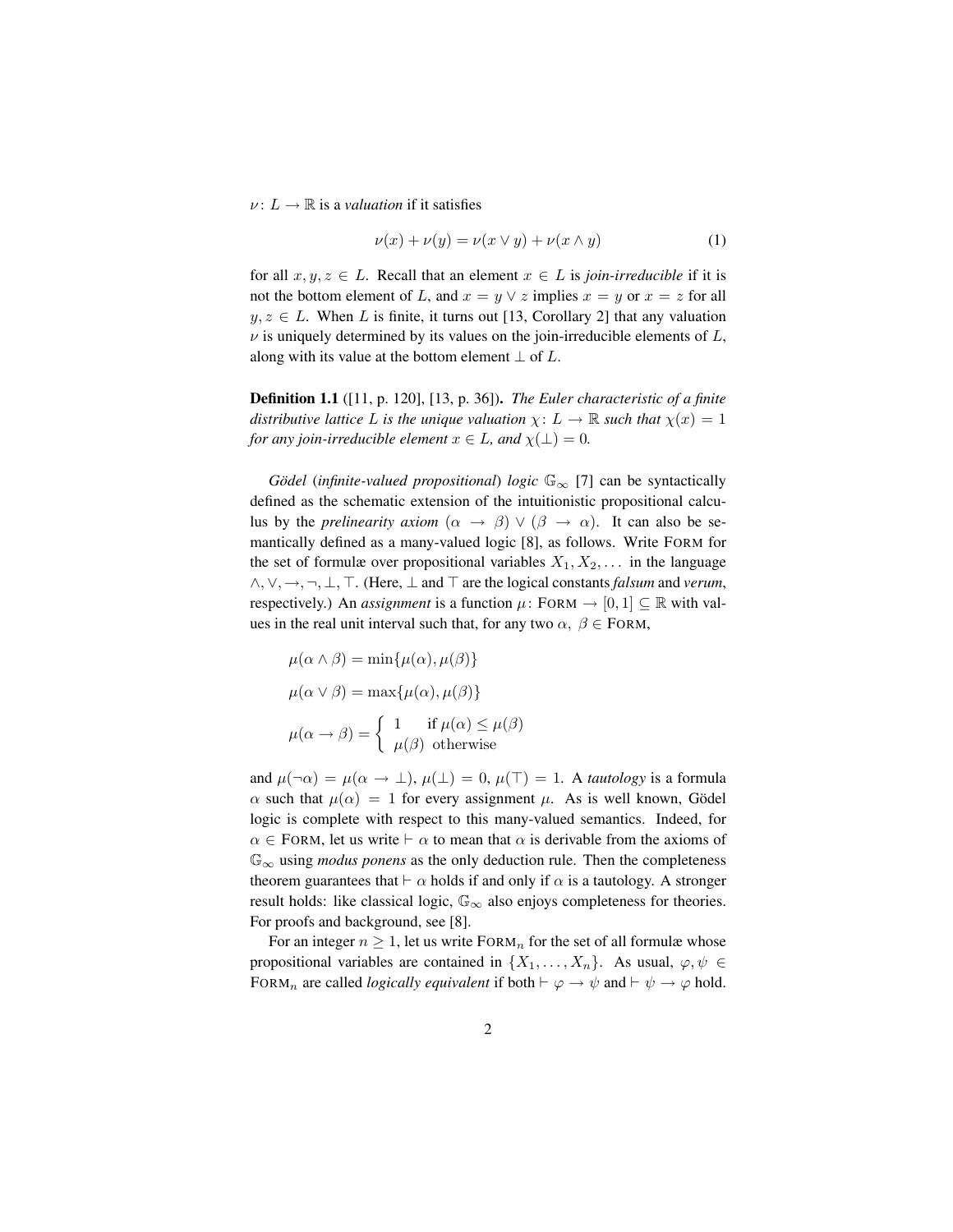Logical equivalence is an equivalence relation, written  $\equiv$ , and its equivalence classes are denoted  $[\varphi]_{\equiv}$ . By a routine check, the quotient set FORM<sub>n</sub>/  $\equiv$ endowed with operations  $\land$ ,  $\lor$ ,  $\top$ ,  $\bot$  induced from the corresponding logical connectives becomes a distributive lattice with top and bottom element  $\top$ and  $\perp$ , respectively. When FORM<sub>n</sub>  $\mid \equiv$  is further endowed with the operation  $\rightarrow$  induced by implication, it becomes a Heyting algebra satisfying prelinearity; such algebras we call *Gödel algebras* (cf. the term *G-algebras* in [8, 4.2.12]). The specific Gödel algebra  $\mathcal{G}_n = F$ ORM $_n / \equiv$  is, by construction, the *Lindenbaum algebra* of Gödel logic over the language  $\{X_1, \ldots, X_n\}$ .

It is a remarkable fact due to Horn [9, Theorem 4] that  $\mathscr{G}_n$  is finite for each integer  $n \geq 1$ , in analogy with Boolean algebras. A second important fact is that a finite Heyting algebra is a Gödel algebra if and only if its collection of join-irreducible elements, ordered by restriction from  $\mathscr{G}_n$ , is a *forest*; i.e. the lower bounds of any such element are a totally ordered set. A more general version of this result is also due to Horn [10, Theorem 2.4].

Knowing that  $\mathscr{G}_n$  is a finite distributive lattice whose elements are formulæ in  $n$  variables, up to logical equivalence, one is led to give the following definition.

**Definition 1.2.** *The* Euler characteristic *of a formula*  $\varphi \in$  FORM<sub>n</sub>, written

 $\chi(\varphi)$ ,

*is the number*  $\chi([\varphi]_{\equiv})$ *, where*  $\chi$  *is the Euler characteristic of the finite distributive lattice* Gn*.*

However, the question is now whether  $\chi(\varphi)$  encodes genuinely *logical* information about  $\varphi$ , just like the Euler characteristic of a polyhedron provides geometric information about that polyhedron. The answer turns out to be affirmative. As usual, we say that an assignment  $\mu$ : FORM $_n \rightarrow [0, 1]$  is *Boolean* if it takes values in  $\{0, 1\}$ .

**Theorem 1.3.** *Fix an integer*  $n \geq 1$ *. For any formula*  $\varphi \in \text{FORM}_n$ *, the Euler characteristic*  $\chi(\varphi)$  *equals the number of Boolean assignments*  $\mu$ : FORM<sub>n</sub>  $\rightarrow$  $\{0, 1\}$  *such that*  $\mu(\varphi) = 1$ .

Theorem 1.3 will turn out to be an easy corollary of our first main result, Theorem 2.3. As an immediate consequence of Theorem 1.3,

 $0 \leq \chi(\varphi) \leq 2^n$ 

for any  $\varphi \in \text{FORM}_n$ . In particular, note that the following hold.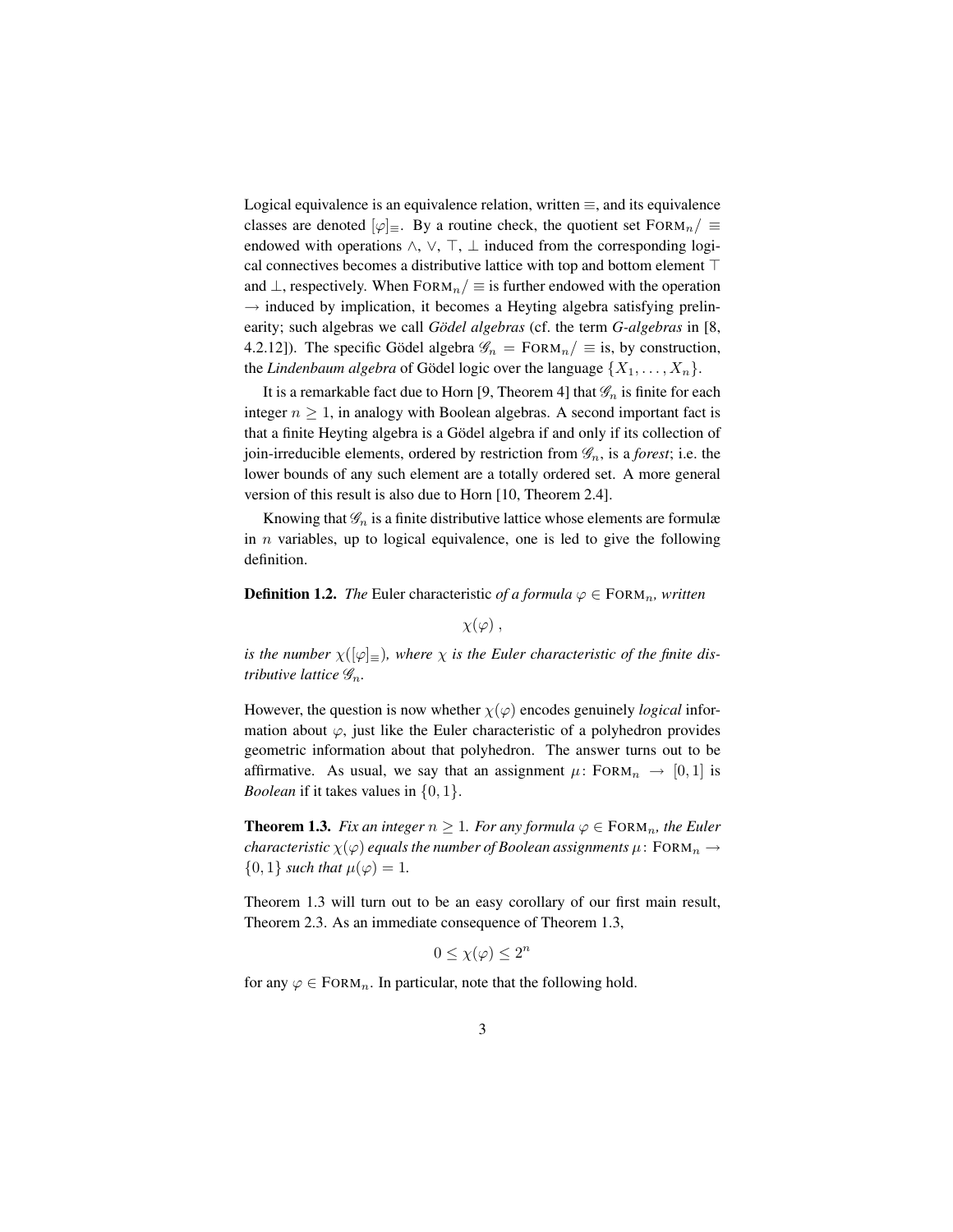- If  $\varphi$  is a tautology in  $\mathbb{G}_{\infty}$ , then  $\chi(\varphi) = 2^n$ .
- If  $\chi(\varphi) = 2^n$ , then  $\varphi$  is a tautology in classical propositional logic.
- If  $\chi(\varphi) = 0$ , then  $\varphi$  is a contradiction in classical propositional logic, and conversely.

In summary, Theorem 1.3 shows that, while  $\chi(\varphi)$  does encode non-trivial logical information, that information is classical, and independent of Gödel logic. In fact, if one replicates the above construction over classical logic, one ends up with a valuation  $\chi$  on the Boolean algebra of *n*-variable formulæ that simply counts the number of atoms below each element in the Boolean algebra. By the same token, the Euler characteristic cannot tell apart the tautologies in Gödel logic from the remaining formulæ, whereas it does so for classical tautologies. In Section 2 we show how to remedy this by considering different valuations on  $\mathscr{G}_n$  which we refer to as *generalised characteristics* (Definition 2.1). As it will emerge, they can be thought of as many-valued variants of the classical characteristic of Definition 1.2.

Our first main result, Theorem 2.3, shows that  $\chi_k$  is a natural generalisation of  $\chi$  in that it tells apart the tautologies in *Gödel*  $(k + 1)$ *-valued logic*  $\mathbb{G}_{k+1}$  from the remaining formulæ. Here we recall that  $\mathbb{G}_{k+1}$  is the schematic extension of  $\mathbb{G}_{\infty}$  via

$$
\alpha_1 \vee (\alpha_1 \to \alpha_2) \vee \cdots \vee (\alpha_1 \wedge \cdots \wedge \alpha_k \to \alpha_{k+1}). \tag{2}
$$

Alternatively, using  $[4,$  Proposition 4.18], one can equivalently replace<sup>\*</sup> (2) by the axiom

$$
\bigvee_{1\leq i\leq k} (\alpha_i \to \alpha_{i+1}) \ .
$$

Semantically, restrict assignments to those taking values in the set

 $\mathbf{1}$ 

$$
V_{k+1} = \{0 = \frac{0}{k}, \frac{1}{k}, \dots, \frac{k-1}{k}, \frac{k}{k} = 1\} \subseteq [0,1],
$$

that is, to  $(k + 1)$ *-valued assignments*. A tautology of  $\mathbb{G}_{k+1}$  is defined as a formula that takes value 1 under any such assignment. Then  $\mathbb{G}_{k+1}$  is complete with respect to this semantics; see e.g. [3] for further background.

In Section 3, we analyse the linear strucutre of the generalised characteristics introduced in Section 2. The set of valuations over a finite distributive lattice L carries a natural structure of (real) vector space. This is because the

<sup>?</sup> We thanks the anonymous referee for bringing [4] to our attention.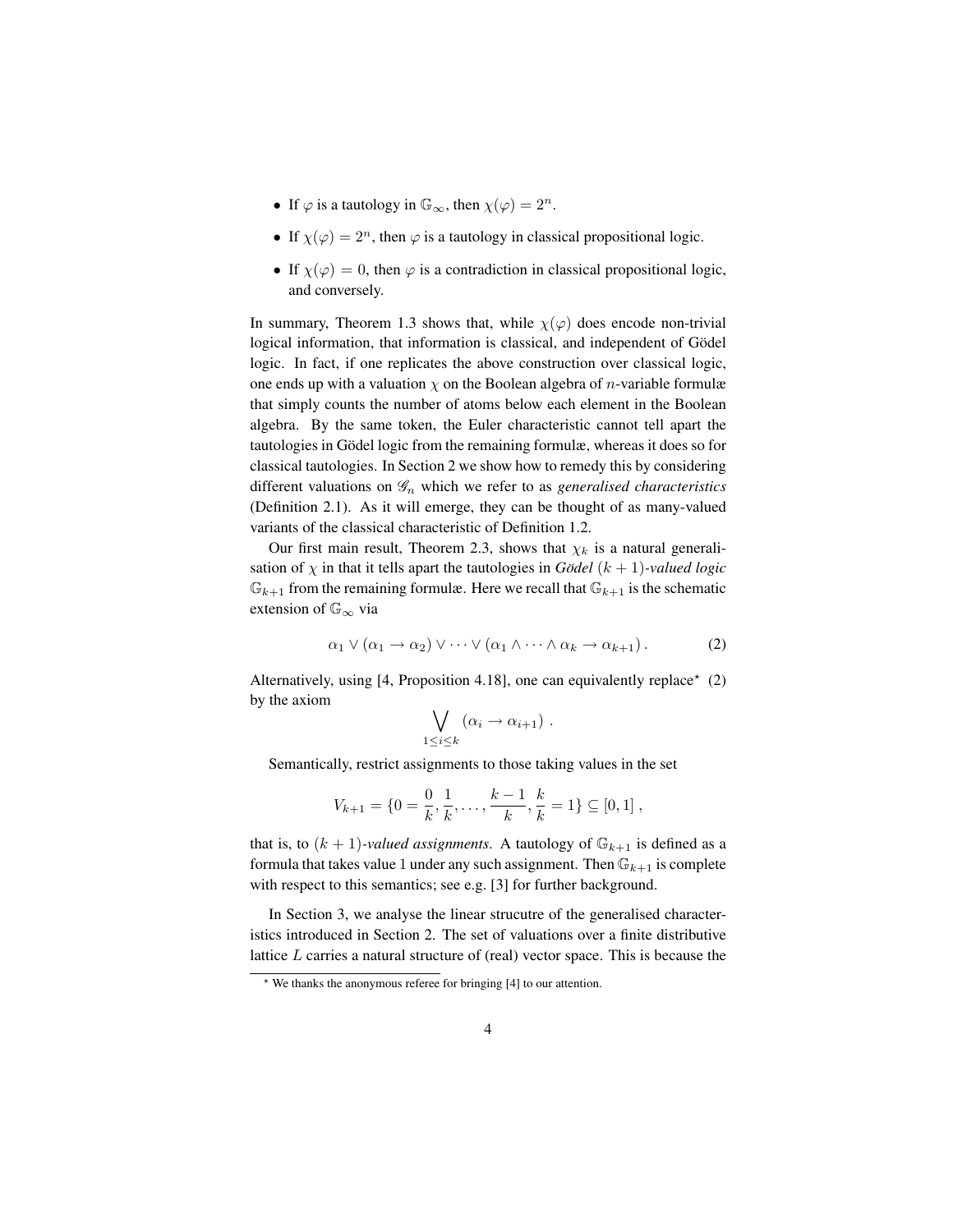function  $\zeta: L \to \mathbb{R}$  such that  $\zeta(x) = 0$  for each  $x \in L$  is a valuation, and if  $\nu_1, \nu_2 \colon L \to \mathbb{R}$  are valuations, then so is the function  $r_1\nu_1 + r_2\nu_2$  defined by

$$
(r_1\nu_1 + r_2\nu_2)(x) = r_1\nu_1(x) + r_2\nu_2(x) \text{ for each } x \in L,
$$

for any two real numbers  $r_1, r_2 \in \mathbb{R}$ . It is therefore natural to ask what linear relations are satisfied by the generalised characteristics. As we prove in our second main result (Theorem 3.3) the answer is none.

# 2 THE MANY-VALUED CHARACTERISTIC OF A FORMULA

The *height* of a join-irreducible  $g \in \mathscr{G}_n$  is the length l of the longest chain  $g = g_1 > g_2 > \cdots > g_l$  in  $\mathcal{G}_n$  with each  $g_i$  a join-irreducible element. We write  $h(g)$  for the height of g.

We can now define the generalised characteristics that feature in Section 1.

**Definition 2.1.** *Fix integers*  $n, k \geq 1$ *. We write*  $\chi_k : \mathscr{G}_n \to \mathbb{R}$  *for the unique valuation on* G<sup>n</sup> *that satisfies*

$$
\chi_k(g) = \min\{h(g), k\}
$$

*for each join-irreducible element*  $g \in \mathscr{G}_n$ *, and such that, moreover,*  $\chi_k(\perp)$  = 0*. Further, if*  $\varphi \in \text{FORM}_n$ *, we define*  $\chi_k(\varphi) = \chi_k([\varphi]_\equiv)$ *.* 

Clearly,  $\chi_1$  is the Euler characteristic  $\chi$  of  $\mathscr{G}_n$ . We now need to recall a notion (cfr.  $[5,$  Definition 2.1]) that is central to Gödel logic.

**Definition 2.2.** Fix integers  $n, k \geq 1$ . We say that two  $(k + 1)$ -valued as*signments*  $\mu$  *and*  $\nu$  *are* equivalent over the first *n* variables, *or n*-equivalent, *written*  $\mu \equiv_n^k \nu$ , *if and only if there exists a permutation*  $\sigma$ :  $\{1, \ldots, n\} \rightarrow$  $\{1, \ldots, n\}$  *such that* 

$$
0 \preceq_0 \mu(X_{\sigma(1)}) \preceq_1 \cdots \preceq_{n-1} \mu(X_{\sigma(n)}) \preceq_n 1,
$$
  
\n
$$
0 \preceq_0 \nu(X_{\sigma(1)}) \preceq_1 \cdots \preceq_{n-1} \nu(X_{\sigma(n)}) \preceq_n 1,
$$
  
\n(3)

*where*  $\preceq_i \in \{<, =\}$ *, for*  $i = 0, \ldots, n$ *.* 

Thus, two equivalent assignments induce the same strict inequalities  $\left\langle \leq\right\rangle$ and equalities (=) on the propositional variables. Clearly,  $\equiv_n^k$  is an equivalence relation. In various guises, the above notion of equivalent assignments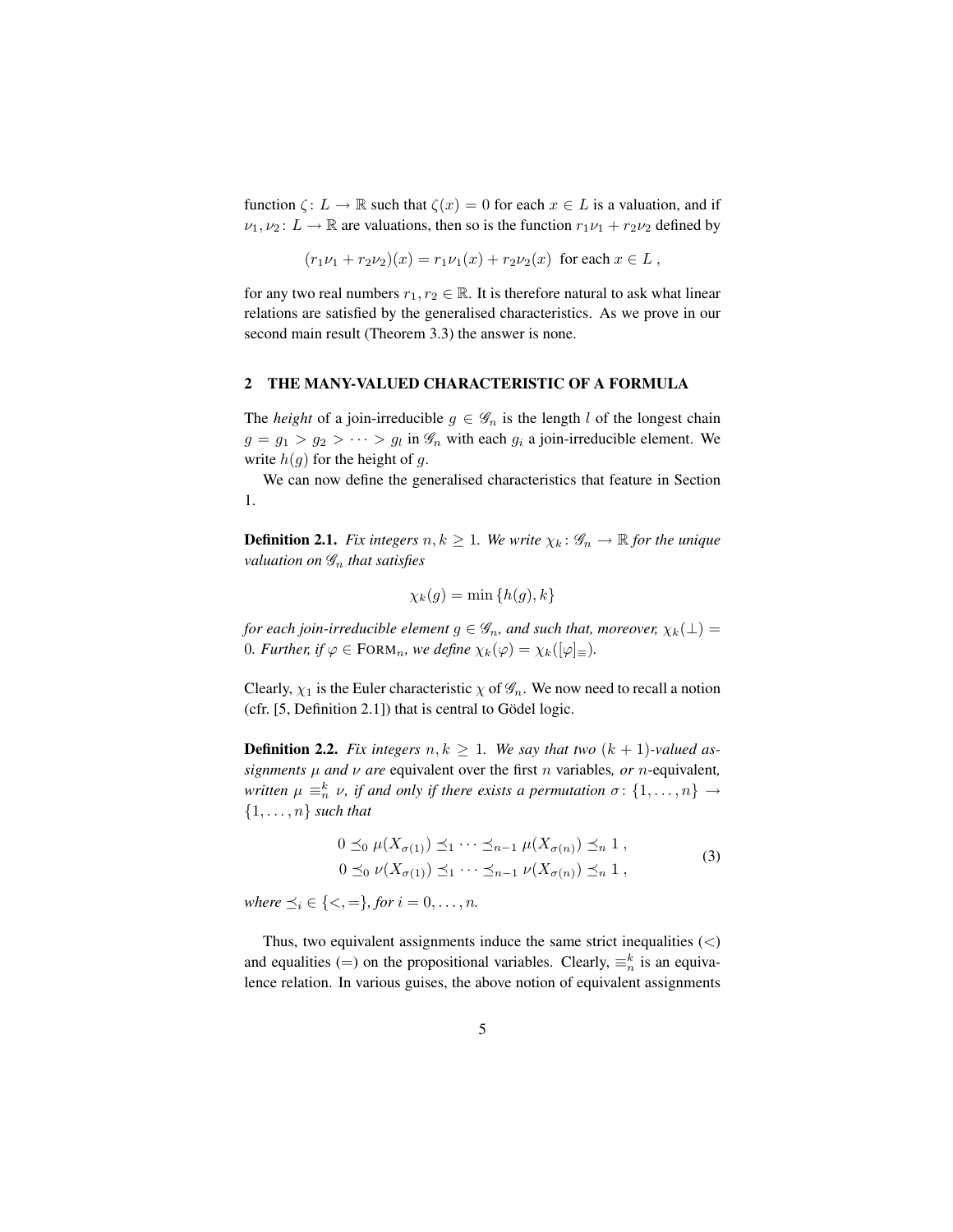plays a crucial rôle in the investigation of Gödel logic; see e.g. [5, 2]. For our purposes here, we observe that distinct 2-valued (=Boolean) assignments are not equivalent, so that there are  $2^n$  equivalence classes of such assignments over the first  $n$  variables.

We next introduce the  $(k + 1)$ -valued analogue of  $2<sup>n</sup>$ . As will be proved in Subsection 2.1, the following recursive formula counts the number of joinirreducible elements of  $\mathscr{G}_n$  having height smaller or equal than  $k$ .

$$
P(n,k) = \sum_{i=1}^{k} \sum_{j=0}^{n} {n \choose j} T(j,i),
$$
 (\*)

where

$$
T(n,k) = \begin{cases} 1 & \text{if } k = 1, \\ 0 & \text{if } k > n+1, \\ \sum_{i=1}^{n} {n \choose i} T(n-i, k-1) & \text{otherwise.} \end{cases}
$$

|                | $k=1$          | 2     | 3      | 4       | 5       | 6        |          |
|----------------|----------------|-------|--------|---------|---------|----------|----------|
| $n=1$          | $\mathfrak{D}$ | 3     | 3      | 3       | 3       | 3        | 3        |
| $\overline{2}$ | 4              | 9     | 11     | 11      | 11      | 11       | 11       |
| 3              | 8              | 27    | 45     | 51      | 51      | 51       | 51       |
| 4              | 16             | 81    | 191    | 275     | 299     | 299      | 299      |
| 5              | 32             | 243   | 813    | 1563    | 2043    | 2163     | 2163     |
| 6              | 64             | 729   | 3431   | 8891    | 14771   | 18011    | 18731    |
| 7              | 128            | 2187  | 14325  | 49731   | 106851  | 158931   | 184131   |
| 8              | 256            | 6561  | 59231  | 272675  | 757019  | 1407179  | 1921259  |
| 9              | 512            | 19683 | 242973 | 1468203 | 5228043 | 12200883 | 20214483 |

#### TABLE 1

The number of distinct equivalence classes of  $(k + 1)$ -valued assignments over n variables.

Our aim in this section is to establish the following result.

**Theorem 2.3.** *Fix integers*  $n, k \geq 1$ *, and a formula*  $\varphi \in \text{FORM}_n$ *.*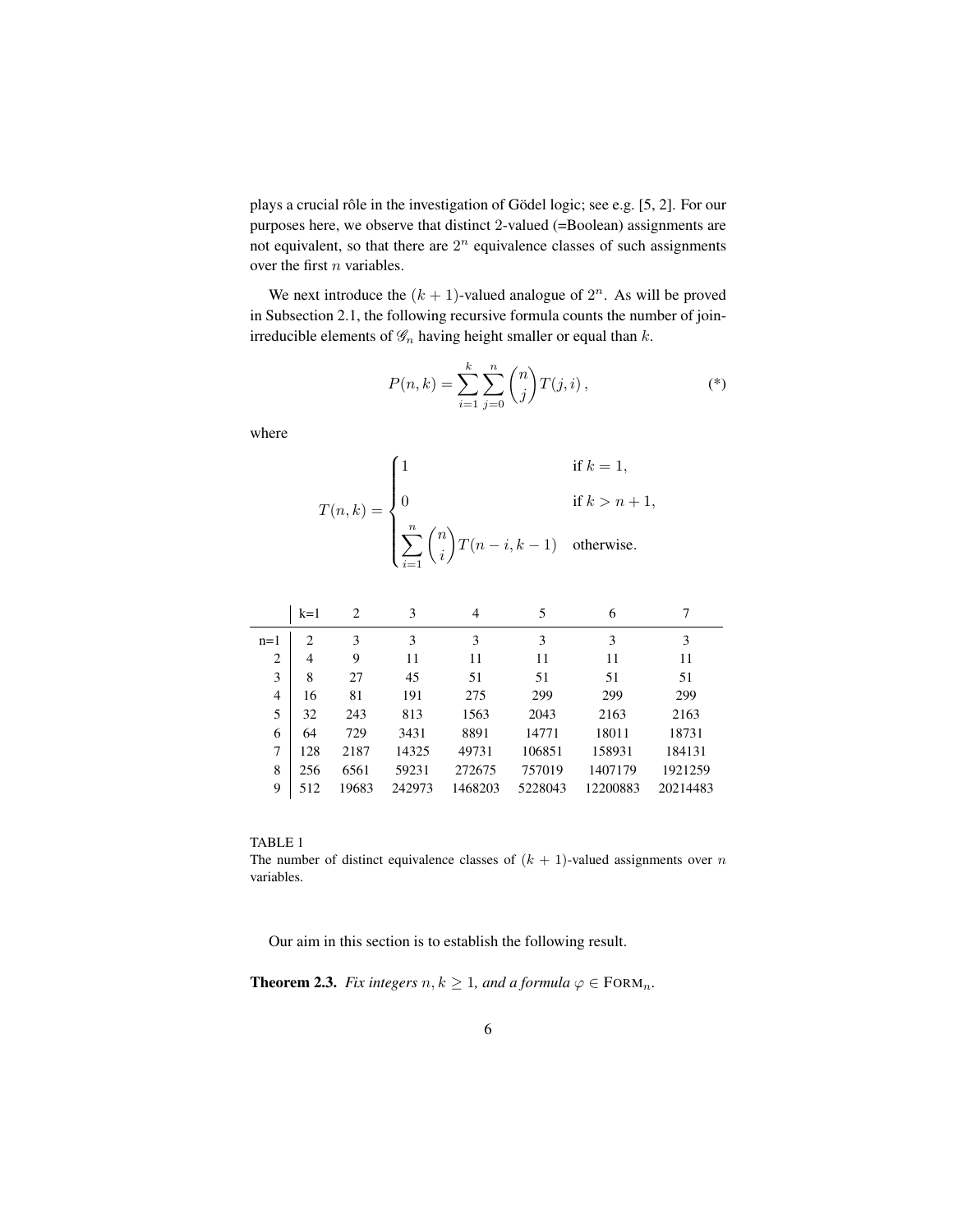- *1.*  $\chi_k(\varphi)$  *equals the number of*  $(k+1)$ *-valued assignments*  $\mu$ : FORM<sub>n</sub>  $\rightarrow$  $[0, 1]$  *such that*  $\mu(\varphi) = 1$ *, up to n-equivalence.*
- *2.*  $\varphi$  *is a tautology in*  $\mathbb{G}_{k+1}$  *if and only if*  $\chi_k(\varphi) = P(n, k)$ *.*
- *3.*  $\varphi$  *is a tautology in*  $\mathbb{G}_{\infty}$  *if and only if it is a tautology in*  $\mathbb{G}_{n+2}$  *if and only if*  $\chi_{n+1}(\varphi) = P(n, n+1)$ *.*

Since distinct Boolean assignments are pairwise inequivalent, Theorem 1.3 is an immediate consequence of Theorem 2.3. We note that

$$
P(n,1) = \sum_{j=0}^{n} {n \choose j} T(j,1) = \sum_{j=0}^{n} {n \choose j} = 2^{n},
$$

so that  $P(n, k)$  indeed is the  $(k + 1)$ -valued analogue of  $2^n$ .

**Remark.** A closed formula for the number  $P(n, k)$  may be obtained combining the results of [12] on the number of chains in a power set, and the results of [6, Subsection 4.2] relating the number of join-irreducible elements of  $\mathscr{G}_n$  to ordered partitions of finite sets. We do not provide the combinatorial details in the present paper.

# 2.1 Proof of Theorem 2.3

*Proof of* (\*)

Let  $\mathscr{F}_n$  be the forest of join-irreducible elements of  $\mathscr{G}_n$ , and let  $\mathscr{T}_n$  be the unique tree of  $\mathcal{F}_n$  having maximum height (cfr. [2, Section 2.3]). Here, by the height  $h(F)$  of a forest F we mean the cardinality of its longest chain. Denote by  $\uparrow$  g the upper set of an element g, that is,

$$
\uparrow g = \{ x \in F \mid x \ge g \}.
$$

Similarly, the lower set of  $g$  is

$$
\downarrow g = \{ x \in F \mid x \le g \}.
$$

The height of an element  $g \in F$  is the height of  $\downarrow g$ . Recall that an *atom* of a partially ordered set with minimum is an element that covers its minimum. It can be shown (cfr. [2, Lemma 2.3 – (a)]) that  $\mathcal{T}_n$  has precisely  $\binom{n}{i}$  atoms a with  $\uparrow$   $a \cong \mathscr{T}_{n-i}$ , for each  $i = 1, \ldots, n$ , and no other atom. Observing that  $\mathcal{T}_0$  is the one-element tree, and that  $h(\mathcal{T}_n) = h(\mathcal{T}_{n-1}) + 1$  for each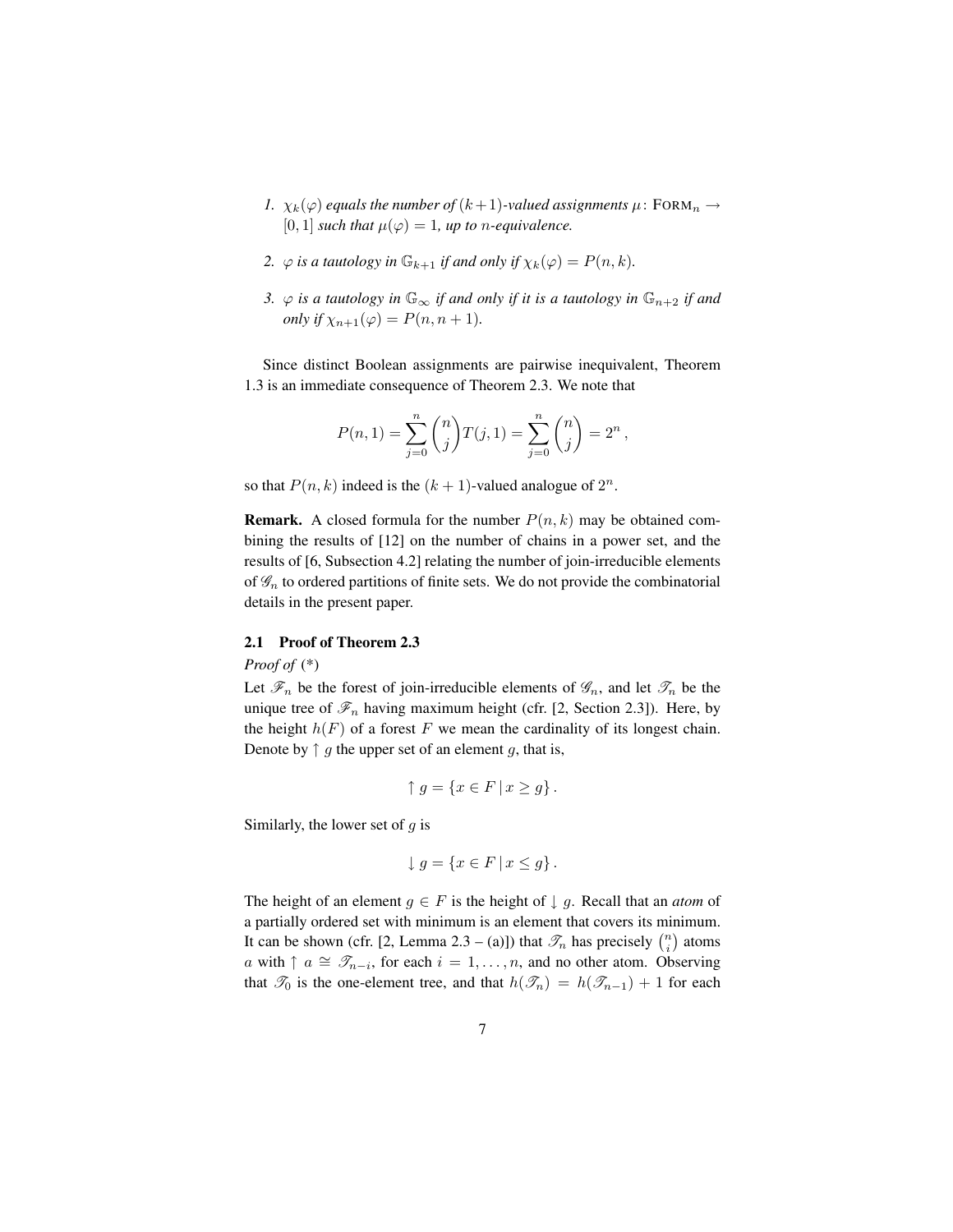$n$ , we immediately obtain the following recursive formula for the number of elements of  $\mathscr{T}_n$  having height k.

$$
T(n,k) = \begin{cases} 1 & \text{if } k = 1, \\ 0 & \text{if } k > n+1, \\ \sum_{i=1}^{n} {n \choose i} T(n-i, k-1) & \text{otherwise.} \end{cases}
$$

Further,  $\mathscr{F}_n$  contains precisely  $\binom{n}{i}$  distinct copies of  $\mathscr{T}_i$ , for  $i = 0, \ldots, n$ , and no other tree (cfr. [2, Lemma 2.3 – (b)]). Thus, as claimed,  $P(n, k)$  gives the number of elements of  $\mathcal{F}_n$  having height smaller or equal than k (i.e. the number of join-irreducible elements of  $\mathscr{G}_n$  having height smaller or equal than  $k$ ).

## *Two lemmas*

**Lemma 2.4.** *Fix integers*  $n, k \geq 1$ *, let*  $x \in \mathscr{G}_n$  *and consider the valuation*  $\chi_k: \mathscr{G}_n \to \mathbb{R}$ . Then,  $\chi_k(x)$  equals the number of join-irreducible elements  $g \in \mathscr{G}_n$  *such that*  $g \leq x$  *and*  $h(g) \leq k$ *.* 

*Proof.* If  $x = \perp$  then, by Definition 2.1,  $\chi_k(x) = 0$ , and the Lemma trivially holds.

Let F be the forest of all join-irreducible elements  $g \in \mathscr{G}_n$  such that  $g \leq x$ . (Recall that x is the join of the join-irreducible elements  $q \in F$ .) We proceed by induction on the structure of  $F$ . If  $F$  is the one-element forest, then  $x$  is a join-irreducible element, and  $F = \{x\}$ . By Definition 2.1,  $\chi_k(x) = 1$ , for each  $k > 1$ , as desired.

Let now  $|F| > 1$ . Let  $l \in F$  be a maximal element of F, and consider the forest  $F^- = F \setminus \{l\}$ . Let  $x^-$  be the join of the elements of  $F^-$ . We immediately observe that  $x = l \vee x^{-}$ .

If l is an atom of  $\mathscr{G}_n$ , then  $l \wedge x^- = \perp$ . By (1) and Definition 2.1,  $\chi_k(x) =$  $\chi_k(l \vee x^-) = \chi_k(l) + \chi_k(x^-) - \chi_k(l \wedge x^-) = 1 + \chi_k(x^-)$ . Using the inductive hypotheses on  $F^-$  we obtain our statement, for the case  $h(l) = 1$ .

Let, finally,  $h(l) > 1$ . Consider the element  $l^- = l \wedge x^-$ . Let L be the forest of all join-irreducible elements  $g \in \mathscr{G}_n$  such that  $g \leq l$ , and let  $L^-$  be the forest of all join-irreducible elements  $g \in \mathscr{G}_n$  such that  $g \leq l^-$ . Since l is a join-irreducible, L is a chain. Moreover, one easily sees that  $L^- = L \setminus \{l\}$ . For a forest P, we denote by  $|P|_k$  the number of elements p of P such that  $h(p) \leq k$ . We consider two cases.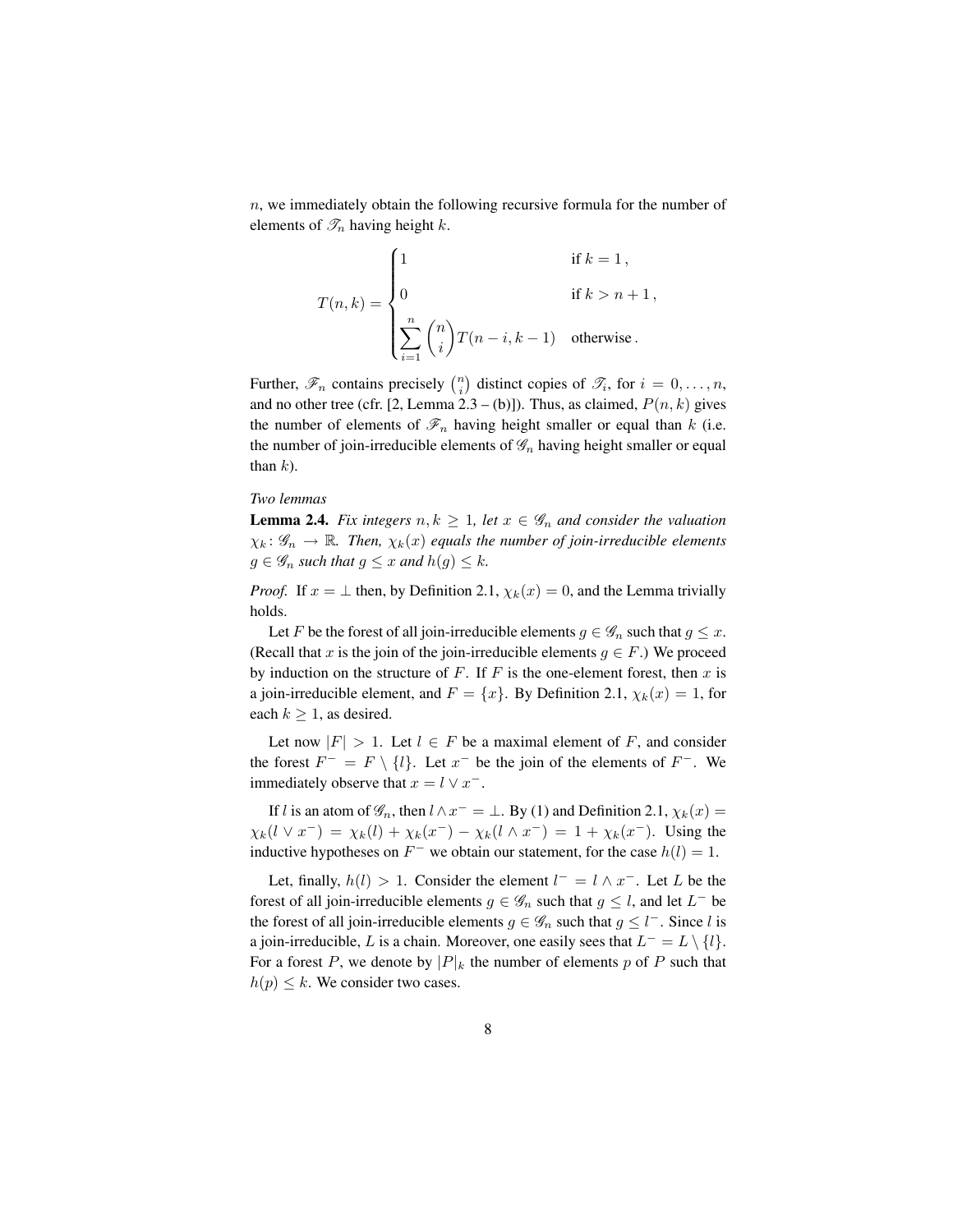$h(l) \leq k$ . We observe that  $|F^{-}|_k = |F|_k - 1$  and that  $|L^{-}|_k = |L|_k - 1$ . Using (1) and the inductive hypotheses we obtain  $\chi_k(x) = \chi_k(l) + \chi_k(x^{-}) \chi_k(l \wedge x^{-}) = |L|_k + |F|_k - 1 - (|L|_k - 1) = |F|_k$ . In other words,  $\chi_k(x)$ equals the number of join-irreducible elements  $g \in \mathscr{G}_n$  such that  $g \leq x$  and  $h(g) \leq k$ .

 $h(l) > k$ . In this case, we observe that  $|F^{-}|_k = |F|_k$  and that  $|L^{-}|_k =$ |L|<sub>k</sub>. Using (1) and the inductive hypotheses we obtain  $\chi_k(x) = \chi_k(l) +$  $\chi_k(x^-) - \chi_k(l \wedge x^-) = |L|_k + |F|_k - |L|_k = |F|_k$ . In other words,  $\chi_k(x)$ equals the number of join-irreducible elements  $g \in \mathscr{G}_n$  such that  $g \leq x$  and  $h(g) \leq k$ , and the lemma is proved.  $\Box$ 

**Lemma 2.5.** *Fix integers*  $n, k \geq 1$ *, and let*  $\varphi \in \text{FORM}_n$ *. Let*  $O(\varphi, n, k)$ *be the set of equivalence classes*  $[\mu]_{\equiv_n^k}$  *of*  $(k+1)$ -valued assignments such *that*  $\mu(\varphi) = 1$ *. Further, let*  $J(\varphi, n, k)$  *be the set of join-irreducible elements*  $x \in \mathscr{G}_n$  such that  $x \leq [\varphi] \equiv$  and  $h(x) \leq k$ . Then there is a bijection between  $O(\varphi, n, k)$  and  $J(\varphi, n, k)$ .

*Proof.* In the proof of this lemma we use techniques from algebraic logic; for all unexplained notions, please see [8].

Fix a  $(k + 1)$ -valued assignment  $\mu$ : FORM $_n \to V_{k+1}$ . Endow  $V_{k+1}$  with its unique structure of Gödel algebra compatible with the total order of the elements of  $V_{k+1} \subseteq [0, 1]$ . Then there is a unique homomorphism of Gödel algebras  $h_{\mu}$ :  $\mathscr{G}_n \to V_{k+1}$  corresponding to  $\mu$ , namely,

$$
h_{\mu}([\varphi]_{\equiv}) = \mu(\varphi) . \tag{4}
$$

Conversely, given any such homomorphism  $h: \mathscr{G}_n \to V_{k+1}$ , there is a unique  $(k+1)$ -valued assignment  $\mu_h$ : FORM $_n \to V_{k+1}$  corresponding to h, namely,

$$
\mu_h(\varphi) = h([\varphi]_{\equiv}). \tag{5}
$$

Clearly, the correspondences (4–5) are mutually inverse, and thus yield a bijection between  $(k + 1)$ -valued assignments to FORM and homomorphisms  $\mathscr{G}_n \to V_{k+1}$ . Further, upon noting that  $\mu_h(\varphi) = 1$  in (5) if and only if  $h_{\mu}([\varphi]) = 1$  in (4), we see that this bijection restricts to a bijection

$$
O'(\varphi, n, k) \cong \text{hom}(\varphi, \mathcal{G}_n, V_{k+1})
$$
\n<sup>(6)</sup>

where the right-hand side is the set of homomorphisms  $h: \mathcal{G}_n \to V_{k+1}$  such that  $h([\varphi]_{\equiv}) = 1$ , while the left-hand side is the collection of  $(k + 1)$ -valued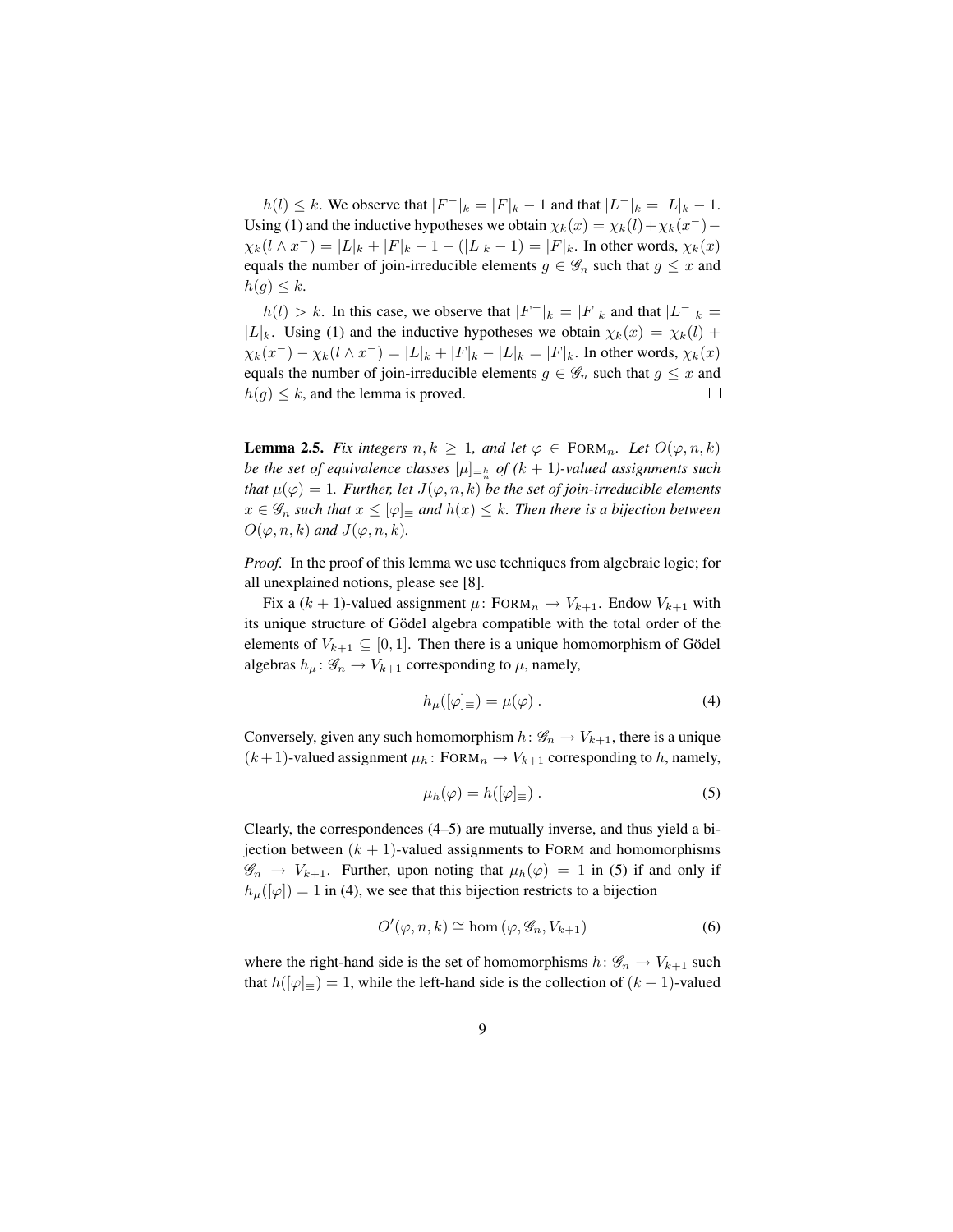assignments  $\mu$ : FORM<sub>n</sub>  $\rightarrow$   $V_{k+1}$  with  $\mu(\varphi) = 1$ . Now recall that to any homomorphism  $h: \mathscr{G}_n \to V_{k+1}$  one associates the prime (lattice) filter of  $\mathscr{G}_n$ given by  $\mathfrak{p}_h = h^{-1}(1)$ . Conversely, given a prime filter  $\mathfrak p$  of  $\mathscr G_n$  there is a natural onto quotient map  $h_p: \mathscr{G}_n \to \mathscr{G}_n/\mathfrak{p}$ , where  $C = \mathscr{G}_n/\mathfrak{p}$  is a chain of finite cardinality; further,  $|C| \leq k+1$  if and only if p has height  $\leq k$ , meaning that the chain of prime filters containing it has cardinality  $k$ . Since any chain with  $|C| \leq k+1$  embeds into  $V_{k+1}$ , this shows that each prime filter p of  $\mathscr{G}_n$ having height  $\leq k$  induces by

$$
h_{\mathfrak{p}}^{e} : \mathscr{G}_{n} \to \mathscr{G}_{n}/\mathfrak{p} \stackrel{e}{\hookrightarrow} V_{k+1}
$$
 (7)

one homomorphism (not necessarily onto)  $h_{\mathfrak{p}}^e$  from  $\mathcal{G}_n$  to  $V_{k+1}$  for *each* choice of the embedding  $e: \mathcal{G}_n/\mathfrak{p} \rightarrow V_{k+1}$ . It is now easy to check that two  $(k+1)$ -valued assignments  $\mu, \nu$ : FORM $_n \to V_{k+1}$  satisfy  $\mu \equiv_n^k \nu$  if and only if the associated homomorphisms  $h_{\mu}$ ,  $h_{\nu}$  as in (4) factor as in (7) for the *same* prime filter  $\mathfrak p$ , although for possibly different embeddings e and  $e'$  into  $V_{k+1}$ . It is clear that this yields an equivalence relation on such homomorphisms  $h_{\mu}, h_{\nu}$ . Let us denote by hom $\equiv (\varphi, \mathscr{G}_n, V_{k+1})$  the set of equivalence classes of those homomorphisms  $h_{\mu}$  satisfying  $h_{\mu}([\varphi]_{\equiv}) = 1$ . Summing up, from the bijection in (6) we obtain a bijection

$$
O(\varphi, n, k) \cong \text{hom}_{\equiv}(\varphi, \mathcal{G}_n, V_{k+1}). \tag{8}
$$

To complete the proof, observe that since  $\mathscr{G}_n$  is finite, every filter p of  $\mathscr{G}_n$  is principal, i.e. if there is an element  $p \in \mathscr{G}_n$  such that  $\mathfrak{p} = \uparrow p$ ; moreover, p is prime if and only if  $p$  is join-irreducible. In other words, there is a bijection between join-irreducible elements and prime filters of  $\mathscr{G}_n$ . By definition, the natural quotient map  $\mathscr{G}_n \to \mathscr{G}_n/\mathfrak{p}$  sends  $[\varphi]_\equiv$  to 1 if and only if  $[\varphi]_\equiv$  lies in the prime filter p; that is, if and only if  $[\varphi] \equiv \varphi$  in  $\mathscr{G}_n$ . Moreover, the following is easily checked. Suppose  $\mathfrak{p} = \uparrow p$  as in the above, and let  $\mathscr{G}_n / \uparrow p$  be the quotient algebra, which is a chain because p is prime. Then  $|\mathscr{G}_n/\uparrow p| \leq$  $k + 1$  if and only if the height of p satisfies  $h(p) \leq k$ . Using the preceding observations, from (7) and the definition of hom $(\varphi, \mathscr{G}_n, V_{k+1})$  we obtain a bijection

$$
\hom_{\equiv}(\varphi, \mathscr{G}_n, V_{k+1}) \cong J(\varphi, n, k) . \tag{9}
$$

The lemma follows from (8) and (9).

$$
\mathcal{L}^{\mathcal{L}}(\mathcal{L}^{\mathcal{L}}(\mathcal{L}^{\mathcal{L}}(\mathcal{L}^{\mathcal{L}}(\mathcal{L}^{\mathcal{L}}(\mathcal{L}^{\mathcal{L}}(\mathcal{L}^{\mathcal{L}}(\mathcal{L}^{\mathcal{L}}(\mathcal{L}^{\mathcal{L}}(\mathcal{L}^{\mathcal{L}}(\mathcal{L}^{\mathcal{L}}(\mathcal{L}^{\mathcal{L}}(\mathcal{L}^{\mathcal{L}}(\mathcal{L}^{\mathcal{L}}(\mathcal{L}^{\mathcal{L}}(\mathcal{L}^{\mathcal{L}}(\mathcal{L}^{\mathcal{L}}(\mathcal{L}^{\mathcal{L}}(\mathcal{L}^{\mathcal{L}}(\mathcal{L}^{\mathcal{L}}(\mathcal{L}^{\mathcal{L}}(\mathcal{L}^{\mathcal{L}}(\mathcal{L}^{\mathcal{L}}(\mathcal{L}^{\mathcal{L}}(\mathcal{L}^{\mathcal{L}}(\mathcal{L}^{\mathcal{L}}(\mathcal{L}^{\mathcal{L}}(\mathcal{L}^{\mathcal{L}}(\mathcal{L}^{\mathcal{L}}(\mathcal{L}^{\mathcal{L}}(\mathcal{L}^{\mathcal{L}}(\mathcal{L}^{\mathcal{L}}(\mathcal{L}^{\mathcal{L}}(\mathcal{L}^{\mathcal{L}}(\mathcal{L}^{\mathcal{L}}(\mathcal{L}^{\mathcal{L}}(\mathcal{L}^{\mathcal{L}}(\mathcal{L}^{\mathcal{L}}(\mathcal{L}^{\mathcal{L}}(\mathcal{L}^{\mathcal{L}}(\mathcal{L}^{\mathcal{L}}(\mathcal{L}^{\mathcal{L}}(\mathcal{L}^{\mathcal{L}}(\mathcal{L}^{\mathcal{L}}(\mathcal{L}^{\mathcal{L}}(\mathcal{L}^{\mathcal{L}}(\mathcal{L}^{\mathcal{L}}(\mathcal{L}^{\mathcal{L}}(\mathcal{L}^{\mathcal{L}}(\mathcal{L}^{\mathcal{L}}(\mathcal{L}^{\mathcal{L}}(\mathcal{L}^{\mathcal{L}}(\mathcal{L}^{\mathcal{L}}(\mathcal{L}^{\mathcal{L}}(\mathcal{L}^{\mathcal{L}}(\mathcal{L}^{\mathcal{L}}(\mathcal{L}^{\mathcal{L}}(\mathcal{L}^{\mathcal{L}}(\mathcal{L}
$$

#### 2.2 End of Proof of Theorem 2.3

1. By Lemma 2.4 the value  $\chi_k(\varphi) = \chi_k([\varphi]_{\equiv})$  is given by the number of join-irreducible elements  $g \in \mathscr{G}_n$  such that  $g \leq [\varphi]$  and  $h(g) \leq k$ .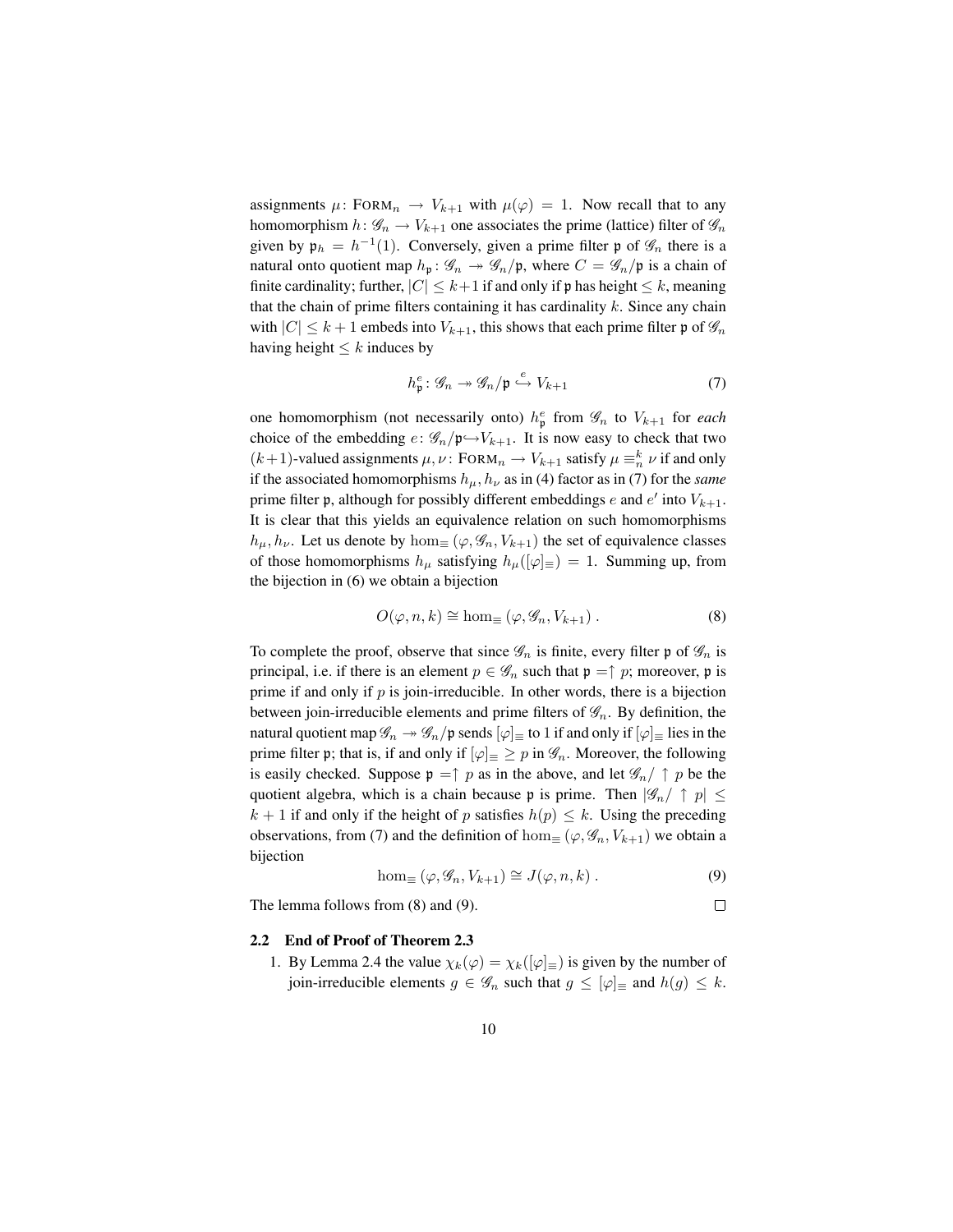By Lemma 2.5, such number equals the number of equivalence classes  $[\mu]_{\equiv \frac{k}{n}}$  of  $(k+1)$ -valued assignments such that  $\mu(\varphi) = 1$ , and the statement follows.

- 2. As proved in Subsection 2.1, the formula  $P(n, k)$  counts the total number of join-irreducible elements of  $\mathscr{G}_n$  having height smaller or equal than k. By Lemma 2.4,  $\chi_k(\varphi) = P(n, k)$  if and only if all the joinirreducible elements  $g \in \mathscr{G}_n$  such that  $h(g) \leq k$  satisfy  $g \leq [\varphi]_{\equiv}$ . By Lemma 2.5, the latter holds if and only if each  $(k + 1)$ -valued assignment  $\mu$ : FORM<sub>n</sub>  $\rightarrow$  [0, 1] satisfies  $\mu(\varphi) = 1$ , i.e.  $\varphi$  is a tautology in  $\mathbb{G}_{k+1}$ , as desired.
- 3. *Claim:* If  $\varphi \in \text{FORM}_n$  is a tautology in  $\mathbb{G}_{n+2}$ , then it is a tautology in  $\mathbb{G}_{\infty}$ .

*Proof of Claim:* Suppose, by way of contradiction, that  $\varphi$  is not a tautology in  $\mathbb{G}_{\infty}$ , but it is a tautology in  $\mathbb{G}_{n+2}$ . Thus, there must exists an assignment  $\mu$  such that  $\mu(\varphi) < 1$ . An easy structural induction shows that  $\mu(\varphi) \in \{0, \mu(X_1), \ldots, \mu(X_n), 1\}$ . But then, the restriction of  $\mu$  onto its image yields an  $(n + 2)$ -valued assignment  $\bar{\mu}$  such that  $\bar{\mu}(\varphi) < 1$ , a contradiction.

As one can immediately check, if  $\varphi$  is a tautology in  $\mathbb{G}_{\infty}$ , then it is a tautology in  $\mathbb{G}_{n+2}$ . Thus, using the Claim,  $\varphi$  is a tautology in  $\mathbb{G}_{n+2}$ if and only if it is a tautology in  $\mathbb{G}_{\infty}$ . Finally, by statement 2) of this theorem,  $\varphi$  is a tautology in  $\mathbb{G}_{n+2}$  if and only if  $\chi_{n+1}(\varphi) = P(n, n + 1)$ 1), and the last statement of the theorem is proved.

**Example 1.** Let us consider the Gödel algebra  $\mathscr{G}_1$ , depicted in Figure 1. Lemma 2.4 allows us to compute the values of  $\chi_k(x)$  for each  $x \in \mathscr{G}_1$ , simply by counting the number of join-irreducible elements under  $x$  having height not greater than k. The results are displayed in Figure 1, for  $k = 1$  (i.e. for the Euler characteristic), and for  $k = 2$ . Note that for  $k \geq 3$  and for each  $x \in \mathscr{G}_1$ ,  $\chi_k(x)$  and  $\chi_2(x)$  coincide, by statement 3 in Theorem 2.3.

Let us consider the formula  $\neg\neg X$ . One can check that, up to *n*-equivalence, there are two distinct 3-valued assignments  $\mu, \nu$ : FORM<sub>1</sub>  $\rightarrow$   $\{0, \frac{1}{2}, 1\}$  such that  $\mu(\neg\neg X) = \nu(\neg\neg X) = 1$ . Namely, we can take  $\mu$  such that  $\mu(X) = 1$ , and  $\nu$  such that  $\nu(X) = \frac{1}{2}$ . In fact, as one sees in Figure 1,  $\chi_2(\neg\neg X) = 2$ . The assignment  $\mu(X)$  is the only Boolean assignment such that  $\mu(\neg\neg X) =$ 1. Actually,  $\chi_1(\neg\neg X) = \chi(\neg\neg X) = 1$ .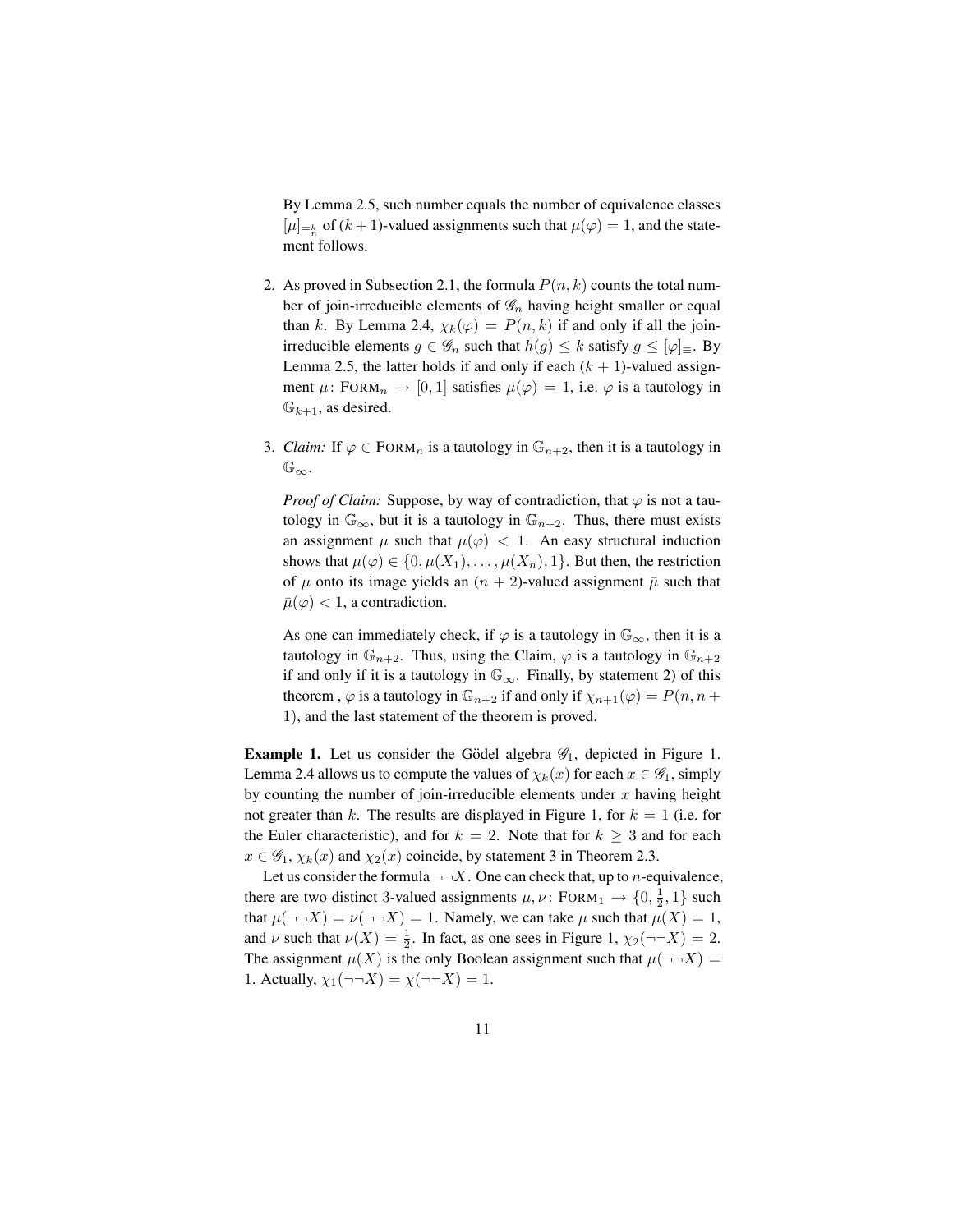

FIGURE 1 The Gödel algebra  $\mathcal{G}_1$  (left), and the values of  $\chi_1$  (middle) and  $\chi_2$  (right).

### 3 THE LINEAR STRUCTURE OF THE CHARACTERISTICS

Let  $J_1, \ldots, J_{u_n}$  display all join-irreducible elements of  $\mathscr{G}_n$ , for an integer  $n \geq 1$ . For  $i = 1, \ldots, u_n$ , let  $e_i$  be the unique valuation of  $\mathscr{G}_n$  such that  $e_i(J_i) = 1$ , and  $e_i(J_j) = 0$  if  $j \neq i$ . A moment's reflection shows that  ${e_1, \ldots, e_{u_n}}$  is a basis of the vector space of all valuations of  $\mathscr{G}_n$ . Hence,  $u_n$ is the dimension of this space. Let us remark that it follows from the proof of (\*) in Subsection 2.1 that

$$
u_n = P(n, n+1) \ .
$$

An *automorphism* of  $\mathcal{G}_n$  is a bijective homomorphism of distributive lattices  $\alpha: \mathscr{G}_n \to \mathscr{G}_n$ . Such homomorphism is then automatically a homomorphism of Heyting (*a fortiori* Gödel) algebras, too. A valuation  $\nu : \mathscr{G}_n \to \mathscr{G}_n$ is *invariant* (*under the automorphisms of*  $\mathscr{G}_n$ *)* if

$$
\nu(x) = \nu(\alpha(x)) \text{ for all } x \in \mathscr{G}_n ,
$$

where  $\alpha$  is an arbitrary automorphism of  $\mathscr{G}_n$ . The invariant valuations of any finite distributive lattice form a vector subspace of the vector space of all valuations, as one checks easily.

**Definition 3.1.** *We denote by*  $\mathcal{V}_n$  *the vector space of all valuations of*  $\mathcal{G}_n$ *, for an integer*  $n \geq 1$ *. We further denote by*  $\mathcal{I}_n$  *the vector subspace of*  $\mathcal{V}_n$  *consist*ing of all invariant valuations of  $\mathscr{G}_n$ . Finally, we write  $\mathscr{C}_n$  for the vector sub*space of*  $\mathcal{V}_n$  *generated by the generalised characteristics*  $\{\chi_1, \chi_2, \ldots, \chi_{n+1}\}.$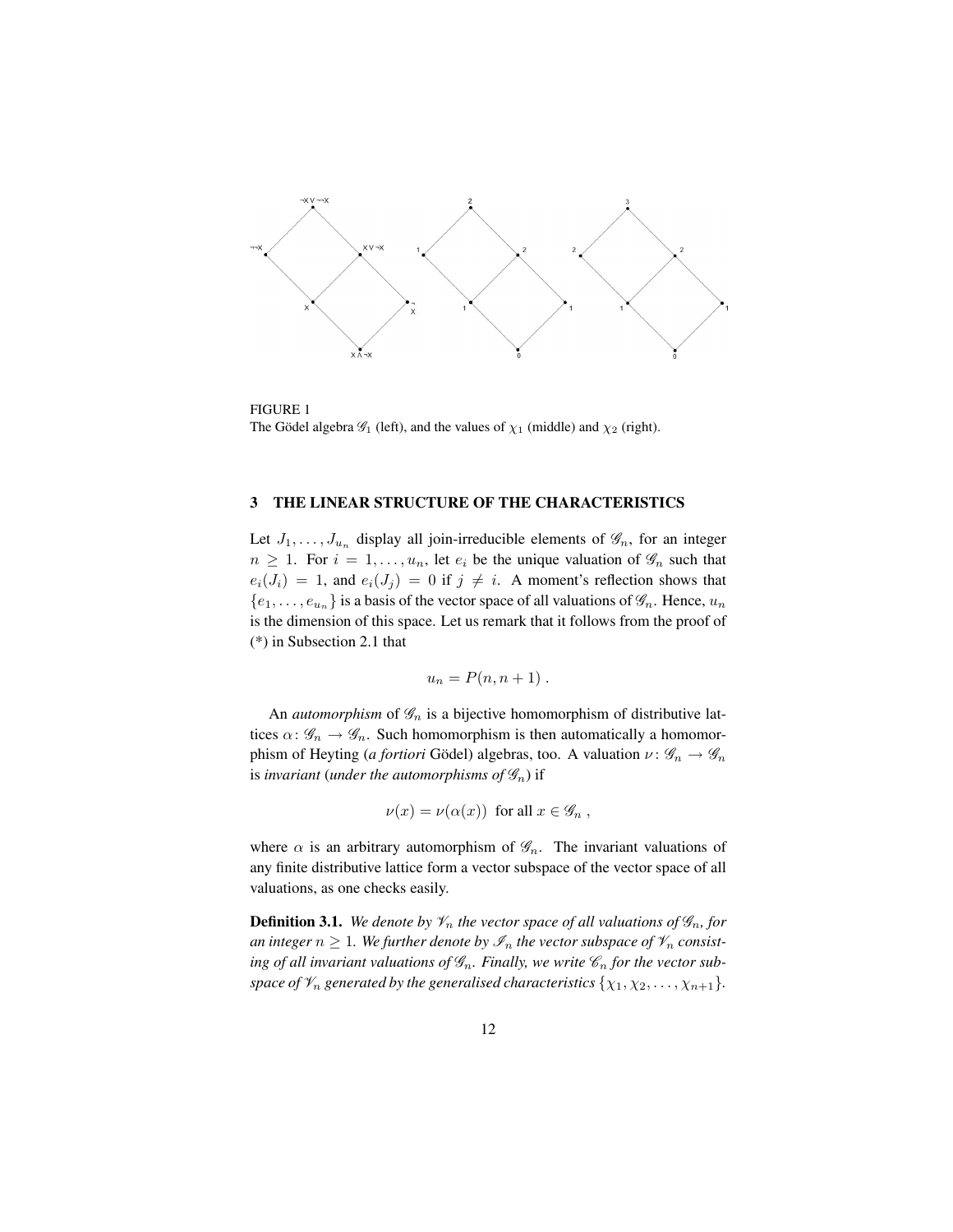By definition, then,  $\mathscr{I}_n, \mathscr{C}_n \subseteq \mathscr{V}_n$ . More is true.

**Proposition 3.2.** *For each integer*  $n \geq 2$ ,  $\mathscr{C}_n \subset \mathscr{I}_n \subset \mathscr{V}_n$ *. Further,*  $\mathscr{C}_1 \subset$  $\mathscr{I}_1 = \mathscr{V}_1.$ 

*Proof.* Let us exhibit a non-invariant valuation of  $\mathscr{G}_n$  for each  $n \geq 2$ . Consider the formulæ

$$
\varphi = X_1 \wedge \neg X_2 \wedge \neg X_3 \wedge \cdots \wedge \neg X_n ,
$$
  

$$
\psi = \neg X_1 \wedge X_2 \wedge \neg X_3 \wedge \cdots \wedge \neg X_n .
$$

It can be checked that  $[\varphi]$ <sub>≡</sub> and  $[\psi]$ <sub>≡</sub> are join-irreducible elements (in fact, atoms) of  $\mathscr{G}_n$ . Consider the valuation  $\nu : \mathscr{G}_n \to \mathscr{G}_n$  such that  $\nu([\varphi]_{\equiv}) = 1$ , while  $\nu(x) = 0$  for every other join-irreducible  $x \in \mathscr{G}_n$ . The permutation

$$
X_1 \mapsto X_2 ,
$$
  
\n
$$
X_2 \mapsto X_1 ,
$$
  
\n
$$
X_i \mapsto X_i \text{ for each } i = 3, ..., n
$$

uniquely extends to an automorphism  $\alpha$  of  $\mathscr{G}_n$ . By construction,  $\alpha([\varphi]_{\equiv}) =$  $[\psi]_{\equiv}$ . But then  $\nu([\varphi]_{\equiv}) = 1 \neq 0 = \nu([\psi]_{\equiv}) = \nu(\alpha([\varphi]_{\equiv}))$ . This shows that  $\mathscr{I}_n \subset \mathscr{V}_n$  when  $n \geq 2$ . On the other hand, direct inspection of  $\mathscr{G}_1$  (cf. Example 1) shows that the automorphism group of  $\mathscr{G}_1$  is trivial, i.e. it consists of the identity function only. Hence,  $\mathcal{I}_1 = \mathcal{V}_1$ .

Finally, we prove  $\mathcal{C}_n \subset \mathcal{I}_n$  for each  $n \geq 1$ . Consider the formula  $\gamma =$  $\neg X_1 \wedge \cdots \wedge \neg X_n$ . It is easily seen that  $J = [\gamma]_{\equiv}$  is a join-irreducible element of  $\mathscr{G}_n$ . Moreover, every automorphism of  $\mathscr{G}_n$  must fix J. To see this, one checks that J is the only element of  $\mathcal{G}_n$  such that (i) J has height 1, and (ii) no join-irreducible element of  $\mathcal{G}_n$  is greater than J. Since any automorphism of  $\mathscr{G}_n$  must preserve properties (i) and (ii) of J, it follows that every such automorphism fixes J. The valuation  $\nu : \mathscr{G}_n \to \mathbb{R}$  uniquely determined by

> $\nu(J) = 1$ ,  $\nu(x) = 0$  for each other join-irreducible  $x \in \mathscr{G}_n$

is then invariant under the automorphisms of  $\mathscr{G}_n$ . However,  $\nu$  cannot lie in  $\mathscr{C}_n$ . Indeed, by the very definition of  $\chi_k$ , it follows at once that any element of  $\mathcal{C}_n$  assigns the same value to join-irreducible elements of the same height, because each  $\chi_k$  has the latter property. This shows that  $\mathscr{C}_n \neq \mathscr{I}_n$ . It remains to show that  $\mathscr{C}_n \subseteq \mathscr{I}_n$ . This holds because each automorphism of  $\mathscr{G}_n$  carries a join-irreducible of a given height to a join-irreducible of the same height.  $\Box$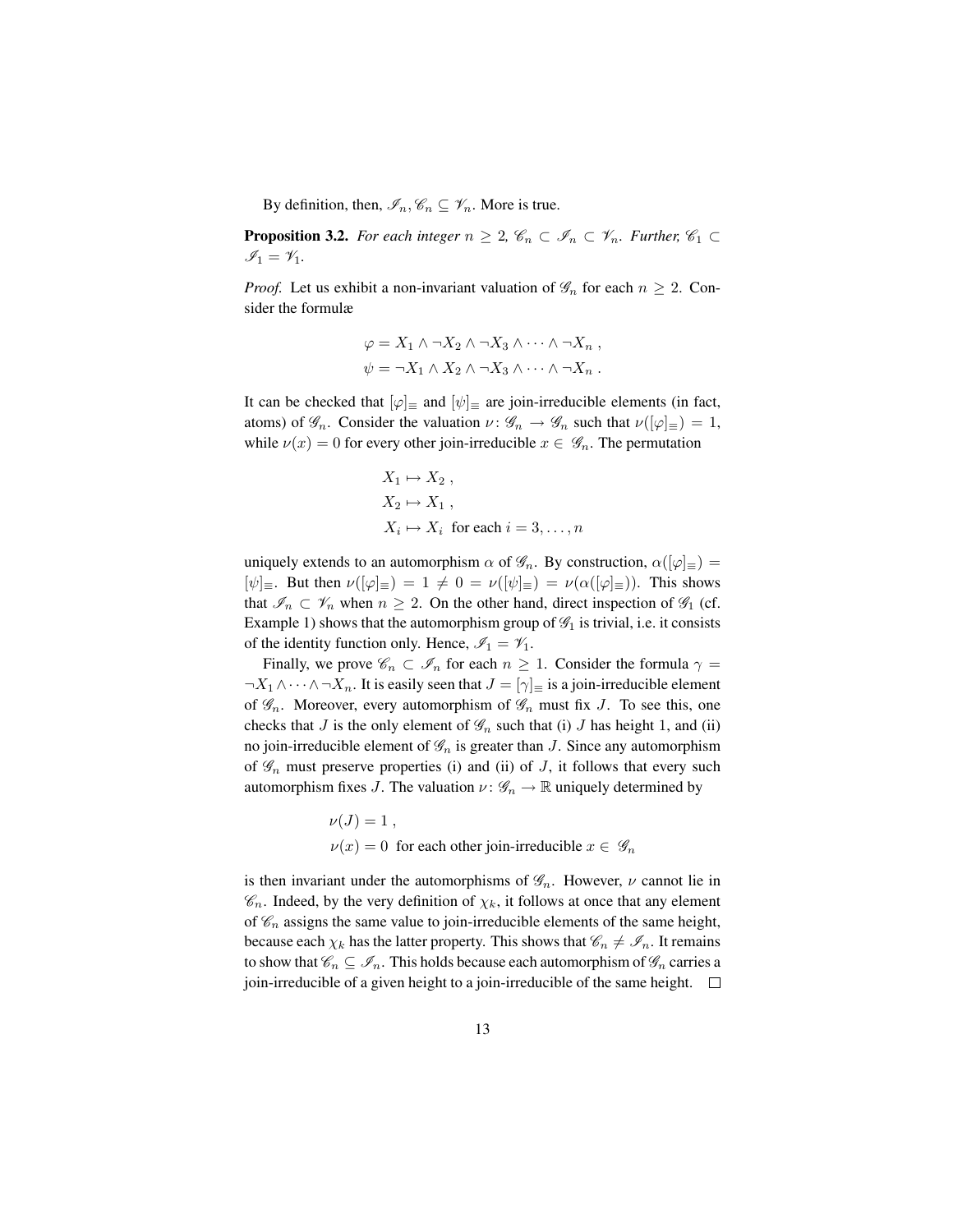Finally, we turn to the announced result on the absence of linear relations among the  $\chi_k$ 's.

**Theorem 3.3.** *For each integer*  $n \geq 1$ *, the set*  $\{\chi_1, \ldots, \chi_{n+1}\}$  *is a basis of*  $\mathscr{C}_n$ *. In particular,* dim  $\mathscr{C}_n = n + 1$ *.* 

*Proof.* Let again  $\mathcal{F}_n$  be the forest of join-irreducible elements of  $\mathcal{G}_n$ . As remarked at the beginning of this section, the height of  $\mathcal{F}_n$  – i.e. the cardinality of the longest chain in  $\mathcal{F}_n$  – is  $n + 1$ . Let us display such a chain

$$
c_1 < c_2 < \cdots < c_{n+1} .
$$

Suppose that there are real numbers  $r_1, \ldots, r_{n+1} \in \mathbb{R}$  such that

$$
r_1\chi_1 + \dots + r_{n+1}\chi_{n+1} = 0 \quad , \tag{(*)}
$$

with the intention of showing  $r_1 = \cdots = r_{n+1} = 0$ . By Definition 2.1, the evaluation of  $(\star)$  at  $c_i$ , for each  $1 \leq i \leq n+1$ , yields the system of equations

$$
\begin{cases}\n r_1 + r_2 + \dots + r_i + r_{i+1} + \dots + r_{n+1} &= 0 \\
 \vdots & \vdots \\
 r_1 + 2r_2 + \dots + ir_i + ir_{i+1} + \dots + ir_{n+1} &= 0 \quad \text{(S)} \\
 \vdots & \vdots \\
 r_1 + 2r_2 + \dots + ir_i + (i+1)r_{i+1} + \dots + (n+1)r_{n+1} &= 0\n \end{cases}
$$

The determinant of the system (S) is

|  |                                                                           | $1 1 1 \cdots 1 1 \mid 1 1 \cdots 1 1 \n$                                                                                  |            |            |                |                                                                                                                                                                                                                                                                                                                                                                                                                                                                                                                                                 |  |  |
|--|---------------------------------------------------------------------------|----------------------------------------------------------------------------------------------------------------------------|------------|------------|----------------|-------------------------------------------------------------------------------------------------------------------------------------------------------------------------------------------------------------------------------------------------------------------------------------------------------------------------------------------------------------------------------------------------------------------------------------------------------------------------------------------------------------------------------------------------|--|--|
|  | $1 \quad 2 \quad 2 \quad \cdots \quad 2$                                  |                                                                                                                            |            |            |                | $\begin{array}{ ccc } 0 & 1 & 1 & \cdots & 1 & 1 \end{array}$                                                                                                                                                                                                                                                                                                                                                                                                                                                                                   |  |  |
|  | $\begin{array}{ ccccccccccccccc }\n1 & 2 & 3 & \cdots & 3 \\ \end{array}$ |                                                                                                                            |            | $0\quad 0$ |                | $1 \cdots 1 \ 1$                                                                                                                                                                                                                                                                                                                                                                                                                                                                                                                                |  |  |
|  |                                                                           | $\begin{array}{ cccc } \hline \vdots & \vdots & \ddots & \vdots & \vdots \\ \hline 1 & 2 & 3 & \cdots & n & n \end{array}$ |            |            |                | $\begin{array}{c} \begin{array}{c} \hline \end{array} & \begin{array}{c} \hline \end{array} & \begin{array}{c} \hline \end{array} & \begin{array}{c} \hline \end{array} & \begin{array}{c} \hline \end{array} & \begin{array}{c} \hline \end{array} & \begin{array}{c} \hline \end{array} & \begin{array}{c} \hline \end{array} & \begin{array}{c} \hline \end{array} & \begin{array}{c} \hline \end{array} & \begin{array}{c} \hline \end{array} & \begin{array}{c} \hline \end{array} & \begin{array}{c} \hline \end{array} & \begin{array}{$ |  |  |
|  |                                                                           |                                                                                                                            | $0\quad 0$ |            | $\overline{0}$ | $\sim$                                                                                                                                                                                                                                                                                                                                                                                                                                                                                                                                          |  |  |
|  |                                                                           | $\begin{array}{ccccccc} 1 & 2 & 3 & \cdots & n & n+1 \end{array}$                                                          |            |            |                | $0 \t 0 \t 0 \t \cdots \t 0 \t 1$                                                                                                                                                                                                                                                                                                                                                                                                                                                                                                               |  |  |

It follows that the system (S) has a unique solution, namely,  $r_1 = \cdots =$  $r_{n+1} = 0.$  $\Box$ 

Remark. The generalised characteristics are integer-valued: their range is contained in the set of integers  $\mathbb{Z} \subseteq \mathbb{R}$ . Linear combinations with integer coefficients of generalised characteristics are again integer-valued. Therefore, if we write  $\mathscr{C}_n^{\mathbb{Z}} \subseteq \mathscr{C}_n$  for the set of such linear combinations of generalised